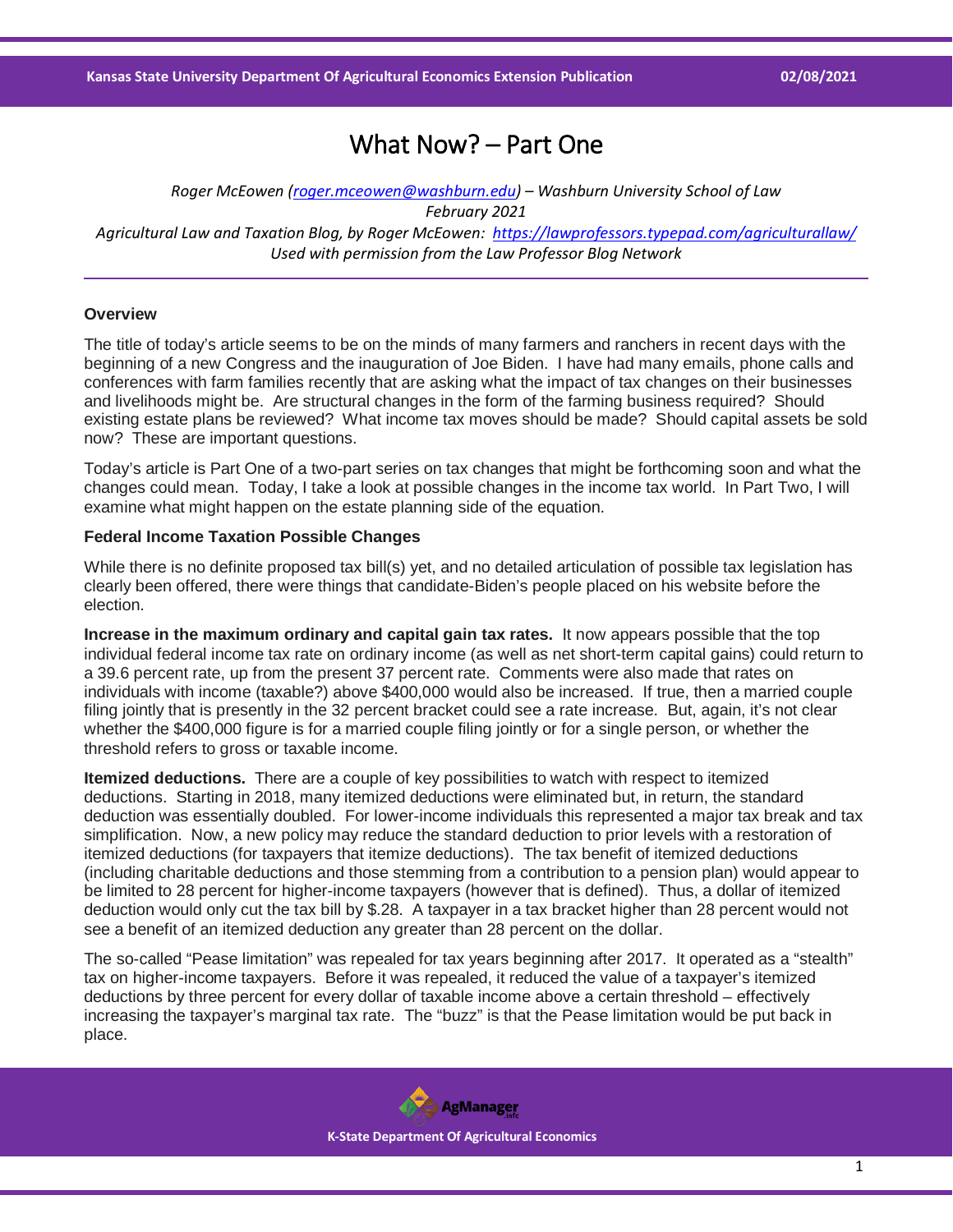As a hat-tip to taxpayers (e.g., voters) in the high-tax states such as California, Illinois and New York, a preelection policy position indicates that the limit on the deduction for state and local taxes would be removed. This would be a significant benefit for higher income taxpayers.

**Capital gains.** It is likely that a legislative push will be made to increase the capital gain rates on higherincome individuals. The present top rate on long-term capital gains is 20 percent. Thanks to a provision included in Obamacare (adding [I.R.C. §1411\)](https://casetext.com/statute/united-states-code/title-26-internal-revenue-code/subtitle-a-income-taxes/chapter-2a-unearned-income-medicare-contribution/section-1411-imposition-of-tax?ref=ArRBZs!2w1yws) that 20 percent rate jumps to 23.8 percent if the gain is passive for married taxpayers filing jointly with modified adjusted gross income exceeding \$250,000 (\$200,000 for a single filer). It appears likely that a legislative proposal will include a provision taxing net long-term gains and dividends at the ordinary income rate for taxpayers with income (taxable?) over \$1 million. If the gain is passive, the effective rate would jump to a combined 43.4 percent. That would amount to a tax increase of 82.4 percent on such gains.

**Observation.** Coupled with state-level taxation of capital gains, the effective rate could exceed 50 percent.

If capital gain rates increase, that could create a greater incentive to use charitable remainder trusts (CRT). A CRT is funded by the transfer of property from the donor. There is no tax on the transfer of the property to the CRT. The CRT then sells the property tax-free and uses the proceeds to annually pay the beneficiary (typically the donor) a percentage of the market value of the trust. The annual distribution comes first from the trust's net income and then from principal. The distributions to a non-charitable beneficiary are taxable annually as ordinary income to the extent there is net income to the CRT. The remainder of the distribution is taxable as capital gain to the extent there is accumulated short and long-term capital gain to the CRT calculated using the donor's carryover tax basis. If the distributions to the beneficiary are larger than the net income and accumulated capital gain of the CRT, the difference is not taxable to the beneficiary. If a "net income with make-up provisions" CRT is used, it might be possible to delay distributions to a time (up to 20 years) when capital gain and ordinary tax rates are lower. But, of course, future rates are unknown.

An intentionally non-grantor trust might also be advisable to avoid an increase in the capital gains tax as well as state income tax (except for New York). These trusts are very complex and usually work well for large estates in tandem with the high-level (currently) of the federal estate tax exemption. They became popular after the tax changes that went into effect for tax years beginning after 2017, but could still have merit to avoid a higher capital gains rate and state income tax.

**Self-employment tax.** Presently, for 2021, an employee pays a combined rate of 7.65 percent for Social Security and Medicare. The OASDI portion is 6.2 percent on earnings up to \$142,800. The Medicare portion (hospitalization insurance) is 1.45 percent on all earnings. The rate for self-employed persons is the full combined 15.3 percent up to the \$142,800 base. Also, persons with earned income over \$200,000 (\$250,000 for MFJ) pay an additional 0.9 percent in Medicare taxes due to another provision in included in Obamacare. Thus, for a self-employed person, the rate is 2.9 percent from \$142,800 to \$200,000 (\$250,000 mfj) and then 3.8 percent above those thresholds.

What looks likely to be proposed is that the 12.4 percent OASDI portion would apply to wages and net selfemployment income in excess of \$400,000. Whether this is in addition to the existing 3.8 percent tax on incomes at this level or would be the total percentage amount is not clear.

**Observation.** Clearly, if these self-employment tax changes occur, it will incentivize the creation of or conversion of existing entities to S corporations. Doing so will allow some of the earnings to be received in the form of a salary (subject to self-employment tax) with the balance taken as S corporation dividends (not subject to self-employment tax). The salary must approximate "reasonable compensation" (I have written a blog article on that issue in the past), but utilizing an S corporation is a good technique (as a rule of thumb) when at least \$10,000 of self-employment tax savings can be achieved over other entity forms (including a

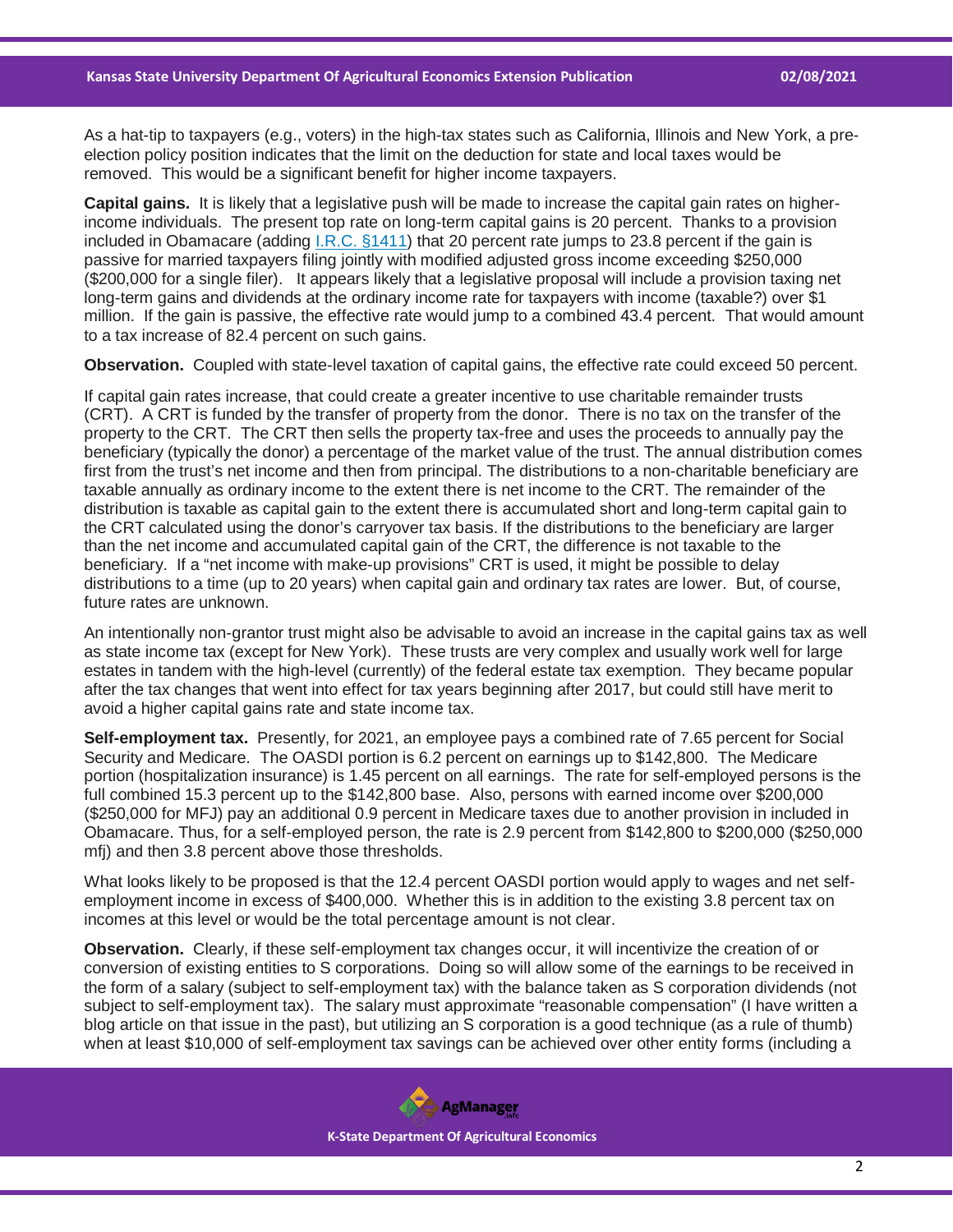sole proprietorship). One concern, of course, would be if the Congress were to eliminate the selfemployment tax savings of an S corporation for businesses that provide personal services.

**Credits.** One possible proposal is an increase in the child tax credit to \$4,000 for a qualifying child (\$8,000 for two or more qualifying children). Apparently, the credit would remain refundable and would start phasing out at income levels above \$125,000. A new credit (refundable?) could be proposed for certain caregivers.

Eligible first-time homebuyers might receive a refundable tax credit of up to \$15,000 upon the purchase of a home. Low-income renters could see a refundable tax credit designed to reduce the cost of rent and associated utilities to no more than 30 percent of monthly income. Such a provision would be a variation of state-level tax credits for tenants of residential properties that exist in about half of the states.

Other credits can be anticipated to benefit less efficient and more costly forms of energy, while simultaneously reducing or eliminating standard business deductions for the oil and gas industry.

**Real estate-related activities.** What I have seen are discussions about: (1) eliminating the \$25,000 deduction for losses related to real estate activities where the taxpayer actively participates in the activity but falls short of material participation (*I.R.C. §469(i)*): (2) eliminating the like-kind exchange rules for real estate trades; slowing down depreciation for certain types of business property; and eliminating the 20 percent qualified business income deduction of [I.R.C. §199A](https://casetext.com/statute/united-states-code/title-26-internal-revenue-code/subtitle-a-income-taxes/chapter-1-normal-taxes-and-surtaxes/subchapter-b-computation-of-taxable-income/part-vi-itemized-deductions-for-individuals-and-corporations/section-199a-qualified-business-income?ref=ArRBZs!_T71E8) for rental real estate activities. Related to this last point, there are rumblings that the [I.R.C. §199A](https://casetext.com/statute/united-states-code/title-26-internal-revenue-code/subtitle-a-income-taxes/chapter-1-normal-taxes-and-surtaxes/subchapter-b-computation-of-taxable-income/part-vi-itemized-deductions-for-individuals-and-corporations/section-199a-qualified-business-income?ref=ArRBZs!_T71E8) deduction could be eliminated in its entirety. For many small businesses, that would amount to a effective tax rate increase ranging between three and five percent.

**Convert to a Roth?** Should a taxpayer move funds from a traditional IRA to a Roth? The answer, as is the case with many tax-related questions, is that it "depends." If tax rates are expected to be higher in the future, it may make tax-sense to make the conversion and pay the tax on the conversion at what is anticipated to be now-lower rates. But other considerations should be made. What about the impact of state-level taxes? What about the impact of the loss of ability to stretch the payout with respect to certain beneficiaries? Will there be an impact on various ways to offset income with a Roth, such as charitable donations? Will Medicare premiums be impacted? What happens if Social Security benefits have already started to be received? These are some of the considerations that need to be made when considering converting a traditional IRA to a Roth.

**Corporate tax.** It is likely that a legislative tax proposal will increase the corporate tax rate by 33 percent, from its present 21 percent to 28 percent, and restore the alternative minimum tax on corporations above a threshold of annual income.

# **Retroactive Tax Increase?**

If and when tax changes occur, when will they be effective? Retroactive tax changes create complexity, but can be legal. As for complexity, estimated taxes and withholding are based on the law in existence at the time of payment. If the law changes retroactively, those "pre-paid" taxes now must be recomputed. To be legal, a retroactive tax law change can satisfy the constitutional due process requirement if it is rationally related to a legitimate purpose of government. Given the enormous amount of spending that the Congress engaged in during 2020 to deal with the economic chaos, a "legitimate purpose" could be couched in terms of the "need" to raise revenue. *See, e.g., [Pension Benefit Guaranty Corporation v. R.A. Gray & Co., 467](https://casetext.com/case/pension-benefit-guaranty-corp-v-r-a-gray-co?ref=ArRBZs!xGHnQw)  [U.S. 717 \(1984\);](https://casetext.com/case/pension-benefit-guaranty-corp-v-r-a-gray-co?ref=ArRBZs!xGHnQw) [United States v. Carlton, 512 U.S. 26 \(1994\);](https://casetext.com/case/united-states-v-carlton?ref=ArRBZs!HnNqUa) In re Fifield, No. 04-10867, 2005 Bankr. LEXIS 1210 (Bankr. D. Vt. Jun. 20, 2005).* That's even though historic data indicate that government revenues don't necessarily increase in the long-term from tax increases.

Of course, tax changes that occur on either a retroactive or date of enactment basis make planning impossible.